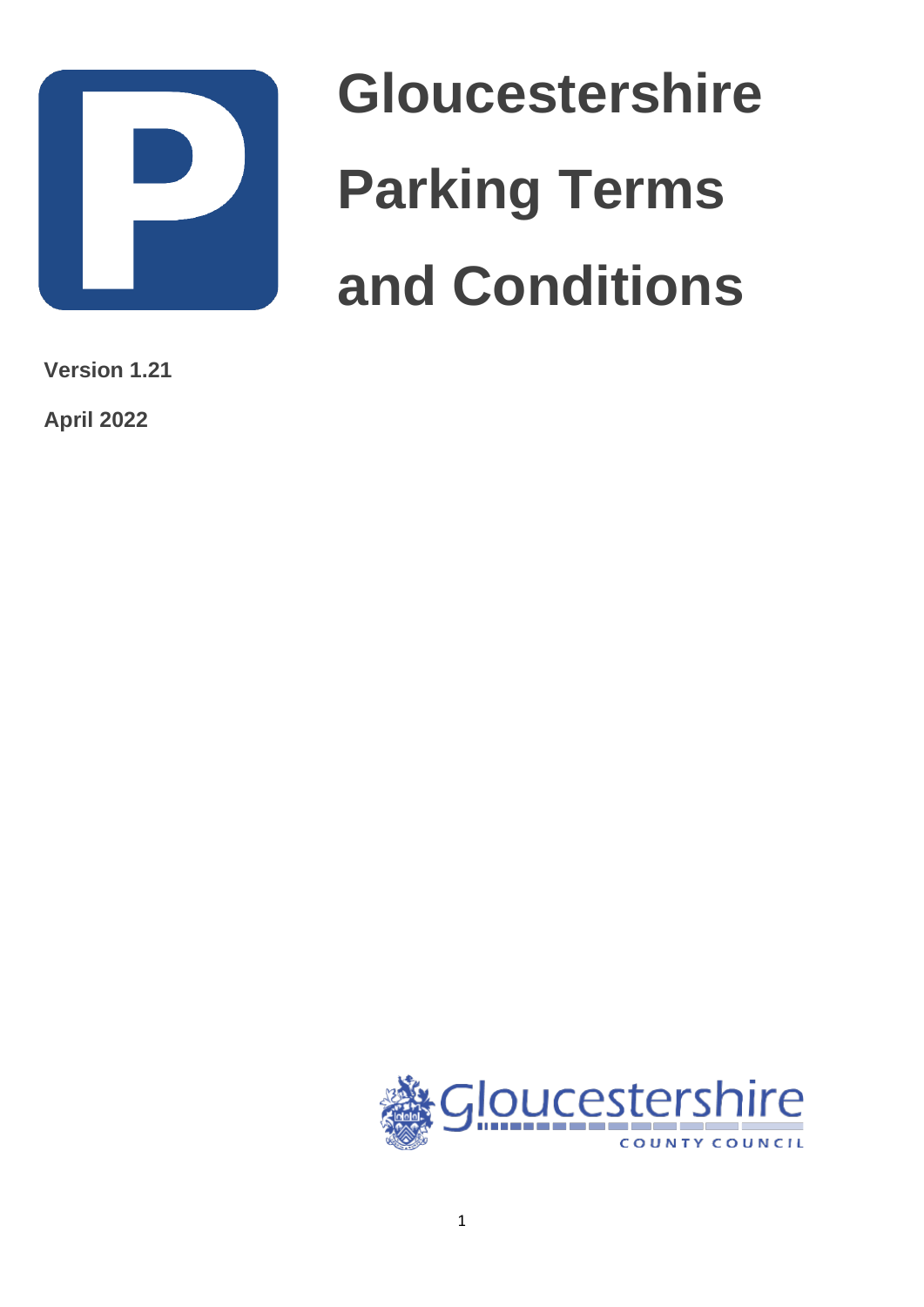# **Gloucestershire Parking Terms and Conditions**

| <b>Version History</b> |                       |                                            |  |  |
|------------------------|-----------------------|--------------------------------------------|--|--|
| <b>Version</b>         | <b>Date Published</b> | <b>Notes</b>                               |  |  |
| 1.0                    | September 2016        | For consultation                           |  |  |
| 1.1                    | January 2017          | Adopted - no changes from consultation     |  |  |
| 1.2                    | May 2017              | Update of charges for motorcycles          |  |  |
| 1.3                    | <b>June 2017</b>      | Update on permits for motorcycles          |  |  |
| 1.4                    | <b>June 2017</b>      | Update on suspension of parking places     |  |  |
| 1.5                    | <b>July 2017</b>      | Update on obtaining council tax number     |  |  |
|                        |                       | from district council                      |  |  |
| 1.6                    | August 2017           | Update on hotel vouchers                   |  |  |
| 1.7                    | November 2017         | Update on hotel vouchers                   |  |  |
| 1.8                    | January 2018          | Update on waivers                          |  |  |
| 1.9                    | February 2018         | Update on waivers                          |  |  |
| 1.11                   | October 2018          | Update on business permits                 |  |  |
| 1.12                   | November 2018         | Update on business permits                 |  |  |
| 1.13                   | April 2019            | Update on permit prices                    |  |  |
|                        | May 2019              | Update to all permits - clarification of   |  |  |
| 1.14                   |                       | permits only valid where permit parking is |  |  |
|                        |                       | permitted.                                 |  |  |
| 1.15                   | August 2019           | Update on visitor vouchers                 |  |  |
| 1.16                   | March 2020            | Update on carer permits                    |  |  |
| 1.17                   | April 2020            | Update on suspension of parking places -   |  |  |
|                        |                       | new provider contact details               |  |  |
| 1.18                   | September 2020        | Update increase in permit charges          |  |  |
| 1.19                   | November 2021         | Updated terms for residents permits and    |  |  |
|                        |                       | refund section added                       |  |  |
| 1.20                   | February 2022         | Correct refund section for bay suspensions |  |  |
| 1.21                   | April 2022            | Increased permit charges                   |  |  |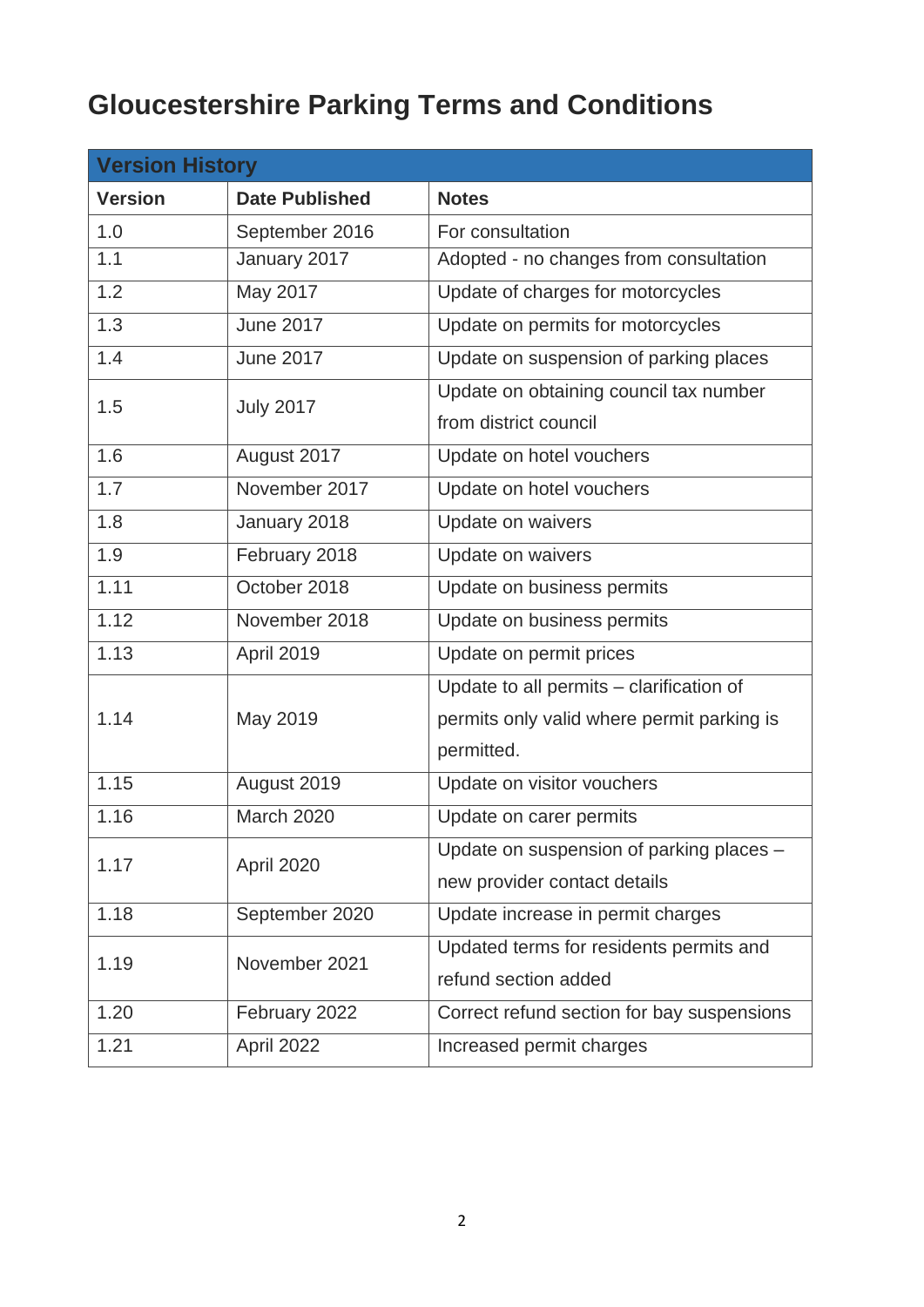#### **Contents**

|    | 1.1. |  |  |  |  |
|----|------|--|--|--|--|
| 2. |      |  |  |  |  |
|    | 2.1. |  |  |  |  |
|    | 2.2. |  |  |  |  |
|    | 2.3. |  |  |  |  |
|    | 2.4. |  |  |  |  |
|    | 2.5. |  |  |  |  |
|    | 2.6. |  |  |  |  |
|    | 2.7. |  |  |  |  |
| 3. |      |  |  |  |  |
| 4. |      |  |  |  |  |
| 5. |      |  |  |  |  |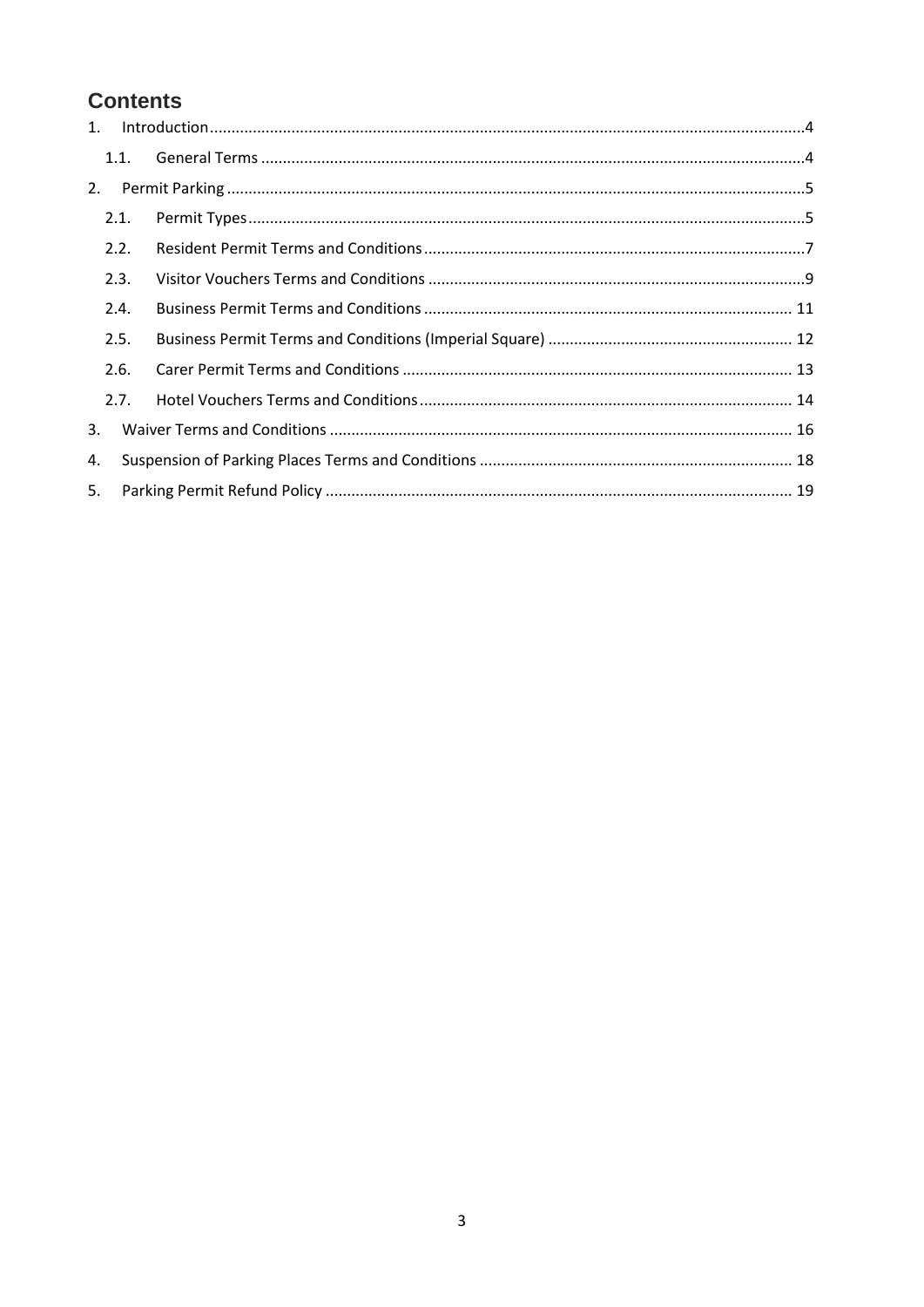# <span id="page-3-0"></span>**1. Introduction**

This document sets out Gloucestershire County Council's (GCCs) Terms and Conditions relating to parking permits, waivers, suspensions and voucher along with the services/products offered relating to permitted parking.

- Section 2 relates to Permit Parking
- Section 3 relates to Waivers
- Section 4 relates to Suspensions

#### <span id="page-3-1"></span>**1.1. General Terms**

- 1. This document sets out the information required to request each of the items available, and the way in which the items should be used.
- 2. Obtaining any item described in this document through false or inaccurate information or using the item in a way not prescribed within these Terms and Conditions may result in its immediate cancellation, and GCC reserves the right to withhold outstanding money or to make a reasonable charge for any refund.
- 3. In making an application for any of the items below, the applicant authorises GCC to make further checks as GCC sees fit to validate the data provided.
- 4. GCC reserves the right to refuse the application or renewal of any of any item described in this document if there has been previously fraudulent application or misuse on the part of the applicant.
- 5. In applying for any item described in this document, the applicant accepts the T&Cs in this document.
- 6. GCC reserves the right to update this document and the terms, conditions and charges within in it from time to time.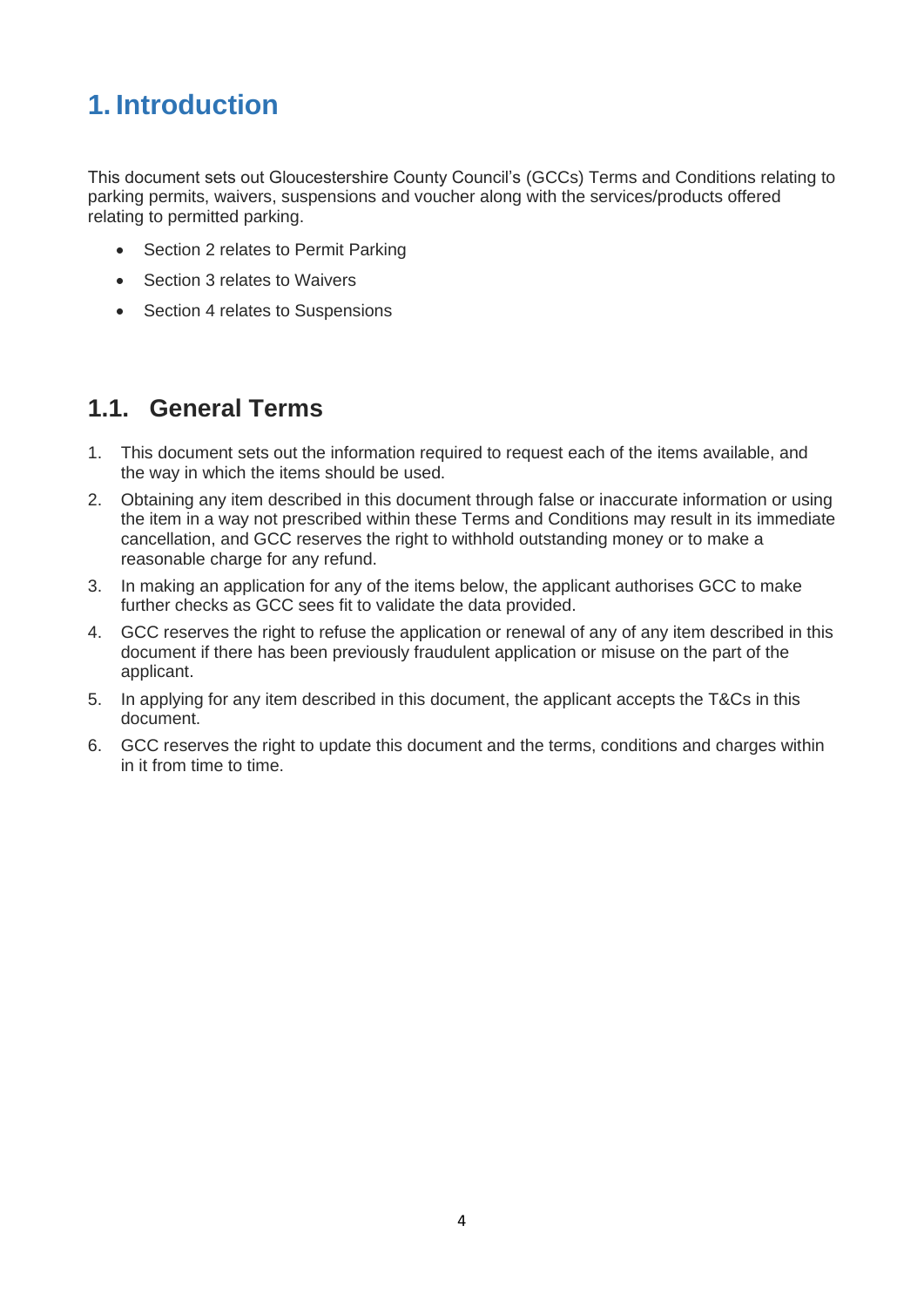# <span id="page-4-0"></span>**2. Permit Parking**

#### <span id="page-4-1"></span>**2.1. Permit Types**

The following permits are offered for use within GCC's permit parking zones:

- Resident Permit
- Visitor Voucher
- Business Permit
- Carers Permit
- Hotel Voucher

r.

The Terms and Conditions of Use are set out in the following sections.

The charge for each permit type is set out in Table 2.1 below.

#### **Table 2.1 – Parking Permit Charges**

| <b>Permit type</b>     |                                                                                                                                                                                                          | <b>Charges</b>                                                                                                      |
|------------------------|----------------------------------------------------------------------------------------------------------------------------------------------------------------------------------------------------------|---------------------------------------------------------------------------------------------------------------------|
|                        | 1 <sup>st</sup> permit                                                                                                                                                                                   | £61.80 per year or £5.15 monthly                                                                                    |
|                        | $2nd$ permit                                                                                                                                                                                             | £123.60 per year or £10.30 monthly                                                                                  |
| <b>Resident Permit</b> | 'Eco' cars (Vehicle Excise Duty<br>Band 'A')<br>To purchase a reduced charge<br>permit you will need to contact<br>MiPermit on 0333 123 5900                                                             | 1st Permit - £30 per year or £2.50<br>monthly<br>2nd Permit - £60 per year or £5<br>monthly                         |
|                        | Motorcycles under 300cc<br>(reduced charge)<br>(Motorcycles over 300cc<br>require a standard car permit)<br>To purchase a reduced charge<br>permit you will need to contact<br>MiPermit on 0333 123 5900 | £31 per year or £2.59 monthly for 1 <sup>st</sup><br>permit<br>£62 per year or £5.18 monthly for $2^{nd}$<br>permit |
|                        | Visitor Voucher (1 full calendar day)                                                                                                                                                                    | £13.00 per set of 10 (£1.30 per<br>voucher)<br>Limited to 50 per household in any 12<br>month period                |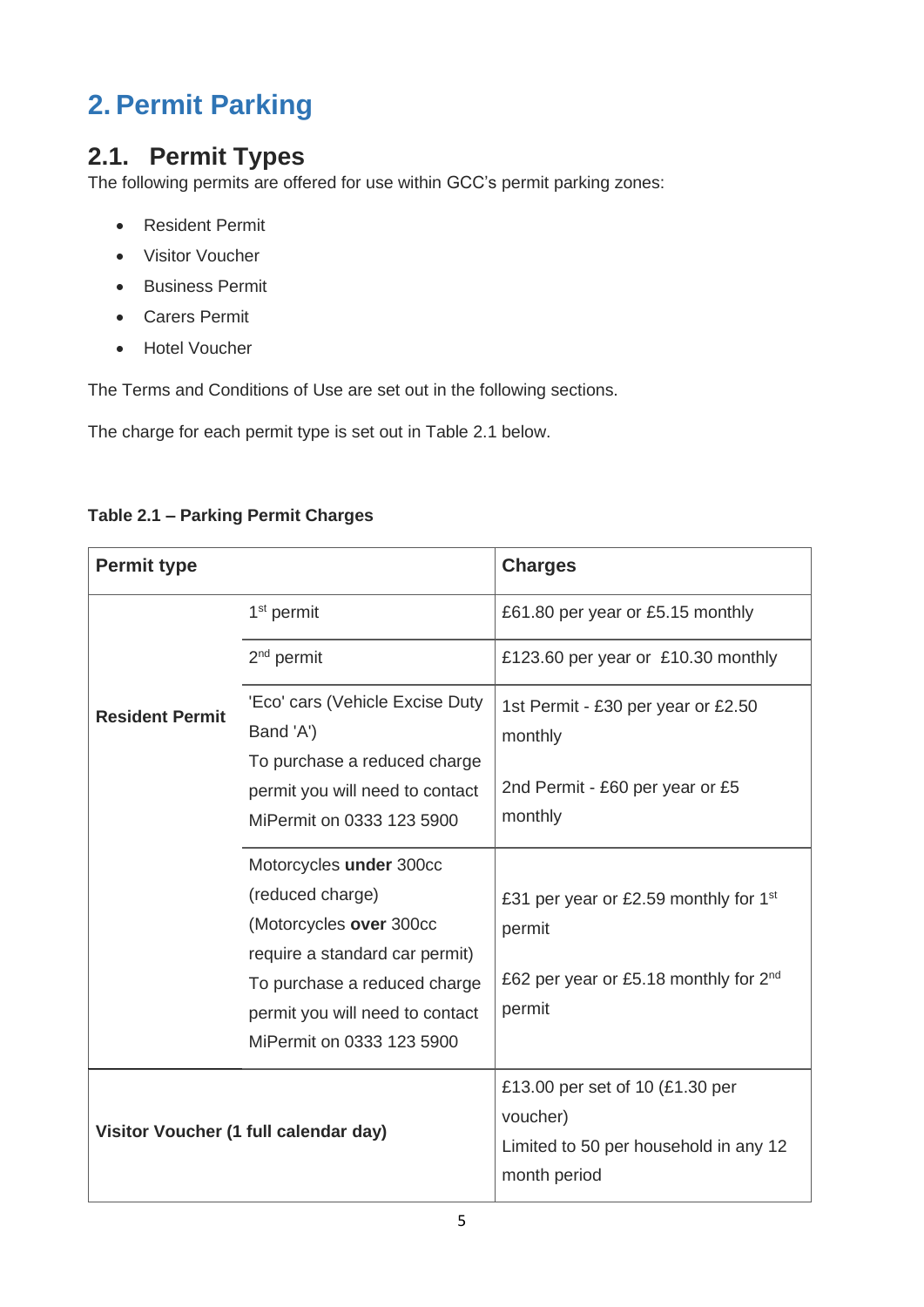| <b>Permit type</b>     |                                                  | <b>Charges</b>                                                                                                         |
|------------------------|--------------------------------------------------|------------------------------------------------------------------------------------------------------------------------|
|                        |                                                  | Only one voucher required for a<br>weekend (Saturday and Sunday)                                                       |
| <b>Carer</b>           |                                                  | Free $(£0)$                                                                                                            |
|                        | <b>Standard Business permit</b>                  | £320                                                                                                                   |
| <b>Business permit</b> | Business permit (Imperial<br>Square, Cheltenham) | £955                                                                                                                   |
| <b>Waivers</b>         |                                                  | Green Waivers (in permitted parking<br>areas) £20/day                                                                  |
|                        |                                                  | Red Waivers (in no waiting areas)<br>£25/day                                                                           |
| <b>Hotel Voucher</b>   |                                                  | £2.60 per voucher per day<br>Limited to one voucher per room up to<br>the number of rooms registered by the<br>"hotel" |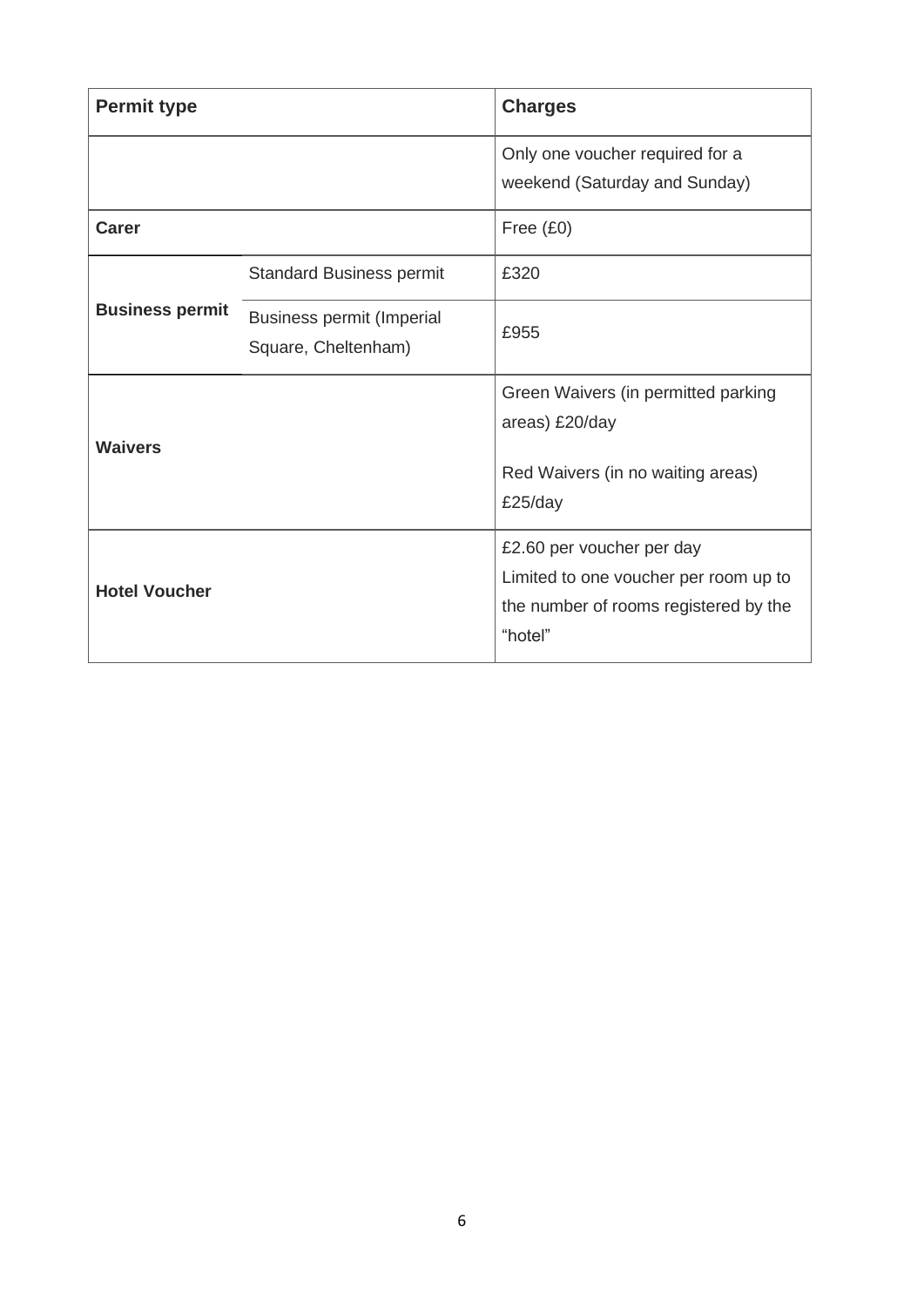## <span id="page-6-0"></span>**2.2. Resident Permit Terms and Conditions**

- 1. A maximum of two permits can be issued to a household.
- 2. Permits are for residents only and can only be used within the permit zone boundary defined for the permit zone.
- 3. Please note no refunds will be given for unused or unwanted permits, or where access to parking is not available e.g. when work to the highway is carried out. Permits can be purchased annually or monthly.
- 4. Permits are valid for one year or one month from the date of issue and can be renewed by online or telephone application to GCC's administrative provider.
- 5. Customer details can be changed or permits transferred between vehicles or zones at no additional cost up to a maximum of four changes per 12 month period.
- 6. Customers must provide a valid Council Tax reference number for their property when applying for a permit. The parking permit application will ask you to supply your council tax account number; you can find this on your council tax bill. Please note that to protect the information on your council tax account this number cannot be given to you over the telephone.

If you do not have a copy of your bill you can;

- Telephone or email your local council tax office on to request another copy to be posted to your property.
- Visit the council tax office to collect copy of your bill. Please note you will need to ensure that you take photo identification with you which confirms your address, a copy of your bill cannot be given to you without identification.

If you have just moved in and need to register for council tax or notify a change of address, please contact your local council tax office. Alternatively, you can supply the following documents as evidence to obtain a temporary reference number (please note that this is not a council tax number) that can be used to apply for a parking permit via MiPermit;

- Tenancy agreement for the new property.
- Completion documents from a solicitor in relation to the new property.
- A utility bill (with the new address clearly printed on the bill).
- A new council tax liability form in relation to the new property.
- Bank statement (with the new address clearly printed on the statement).
- 7. Permits will only be issued for the permit zone in which the residential property is located.
- 8. Permits must be surrendered if the holder ceases to be a resident at the household address. Permits will be invalidated if the holder no longer resides at the address.
- 9. If you are applying for a low emissions vehicle permit then you will need to call MiPermit on 0333 123 5900. You will be required to provide a copy of your vehicles V5 registration document that clearly shows the vehicles emissions. Please note that your vehicle must produce less than 100g/km to obtain a low emissions permit.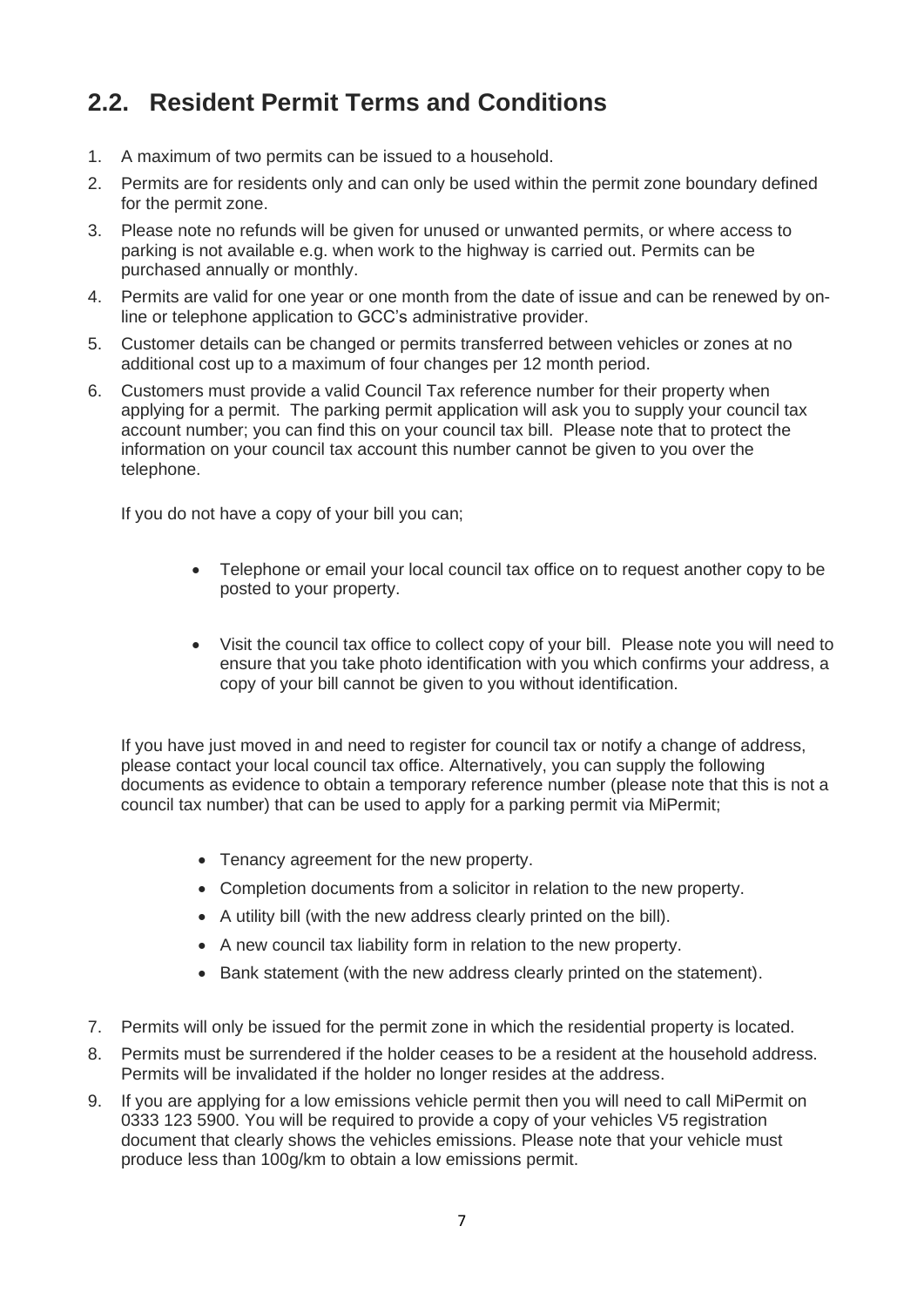- 10. Permits are only issued to one individual registration number. It remains the resident's responsibility to ensure the vehicle registration number is correctly input and any vehicle changes updated. An incorrect vehicle registration number may lead to the issue of a Penalty Charge Notice which will not be cancelled.
- 11. GCC makes every reasonable endeavour to remind permit holders when the permit is due to expire; however it remains the permit holder's responsibility to renew in a timely manner.
- 12. Parking schemes improve the availability of a parking space but a permit does not guarantee a space.
- 13. Permits are only valid for designated on-street bays where permit parking is permitted, but not valid for off-street car parks or other restrictions.
- 14. The permit will be issued as a virtual permit through an electronic record and no paper receipts will be issued.
- 15. Vehicles must be parked in accordance with the parking restrictions at all times.
- 16. Vehicles must be moved on the instruction of a Police Officer, Civil Enforcement Officer, a Council Officer or Utility Company Contractor in the course of their contracted works.
- 17. Vehicles for which a permit is purchased do not need to be registered at the permit holders' address, but in making the application the permit holder undertakes that the vehicle is for the primary use of a resident at the property and is normally kept at that property.
- 18. Obtaining or possessing a permit through false or fraudulent information, including the sale or transfer of permits, will invalidate the permit(s) and no refund of any payment will be made. Anyone identified will have their future household permit entitlement reviewed.
- 19. GCC is required by law to share personal data to help the detection of fraud. Consequently this authority is under a duty to protect the public funds it administers, and to this end may use the information you provide through your application for the prevention and detection of fraud. It may also share this information with other bodies responsible for auditing or administering public funds for these purposes. For further information see our [Fair Processing Notice](http://www.gloucestershire.gov.uk/council-and-democracy/transparency/fair-processing-notice/)
- 20. All permits remain the property of GCC, who retain the right to withdraw it when not used in accordance with these terms and conditions. GCC reserves the right to change the terms and conditions. The terms and conditions advertised on the website will be the current valid terms and conditions for use of residents parking permit.
- 21. Please retain this section for reference.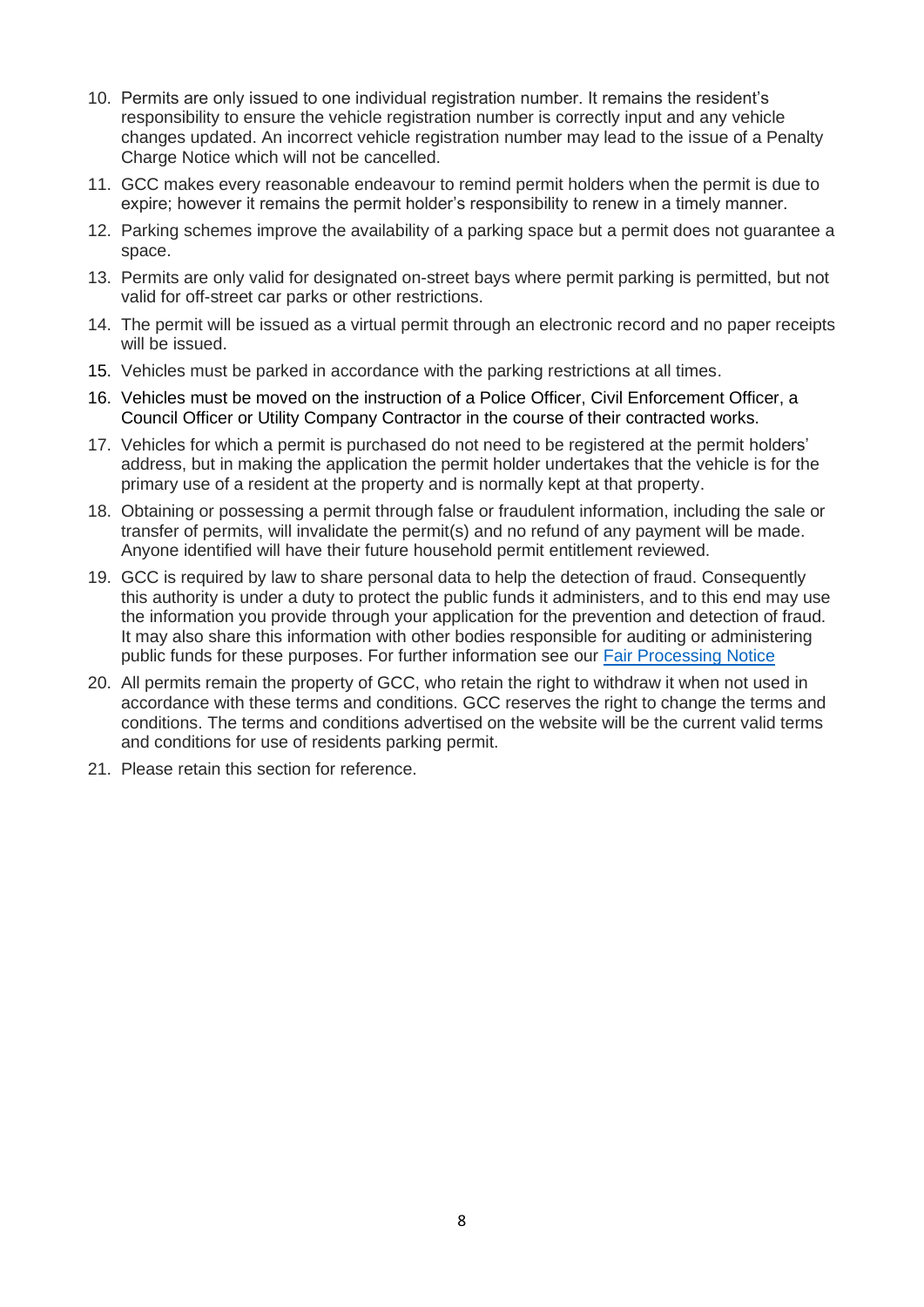## <span id="page-8-0"></span>**2.3. Visitor Vouchers Terms and Conditions**

- 1. Visitor vouchers can to be issued to a household for the use of their visitors only and must be used within the permit zone boundary defined for the permit zone.
- 2. Visitor vouchers are valid for one year from the date of issue and can be obtained by on-line or telephone application to GCC's administrative provider.
- 3. Visitor vouchers are available in blocks of 10 vouchers. A maximum of 50 visitor vouchers (5 blocks) may be purchased within any 12 month period.
- 4. Visitor vouchers may be purchased in one transaction of 50 (5 blocks), or as separate blocks of 10. A maximum of 5 blocks (50 vouchers in total) will be issued in any 12 month period. Please see the [Parking Permits and Zone Maps](https://www.gloucestershire.gov.uk/highways/parking/parking-permits-and-zone-maps/) page on our website for a further explanation and detailed examples.
- 5. Please note no refunds will be given for unused or unwanted vouchers, or where access to parking is not available e.g. when work to the highway is carried out.
- 6. Visitor vouchers apply for one calendar day, or two days over Saturday and Sundays, and are issued to a specific visiting vehicle when activated.
- 7. Customers must provide a valid Council Tax reference number for their property when registering to apply for visitor vouchers.
- 8. Visitor vouchers will only be issued for the permit zone in which the residential property is located.
- 9. Visitor vouchers must be surrendered if the holder ceases to be a resident at the household address. Vouchers will be invalidated if the holder no longer resides at the address.
- 10. Permits are only valid for designated on-street bays where permit parking is permitted, but not valid for off-street car parks or other restrictions.
- 11. The Visitor voucher will be issued as a virtual permit through an electronic record and no paper receipts will be issued.
- 12. The Visitor voucher must be activated on-line or by telephone before use. It remains the resident's responsibility to ensure the vehicle registration number is correctly input and any vehicle changes updated. An incorrect vehicle registration number may lead to the issue of a Penalty Charge Notice which will not be cancelled.
- 13. A Penalty Charge notice may be issued if the terms and conditions are not met or the visitor voucher has expired.
- 14. Parking schemes improve the availability of a parking space but a visitor voucher does not guarantee a space.
- 15. Vehicles must be moved on the instruction of a Police Officer, Civil Enforcement Officer, a Council Officer or Utility Company Contractor in the course of their contracted works.
- 16. Vehicles must be parked in accordance with the parking restrictions at all times.
- 17. Obtaining a voucher or possessing a voucher through false or fraudulent information will invalidate the voucher and no refund of any payment will be made.
- 18. GCC is required by law to share personal data to help the detection of fraud. Consequently this authority is under a duty to protect the public funds it administers, and to this end may use the information you provide through your application for the prevention and detection of fraud. It may also share this information with other bodies responsible for auditing or administering public funds for these purposes. For further information see our [Fair Processing Notice](http://www.gloucestershire.gov.uk/council-and-democracy/transparency/fair-processing-notice/)
- 19. All visitor vouchers remain the property of GCC, who retains the right to withdraw it when not used in accordance with these terms and conditions. GCC reserves the right to change the terms and conditions. The terms and conditions advertised on the website will be the current valid terms and conditions for use of visitor vouchers.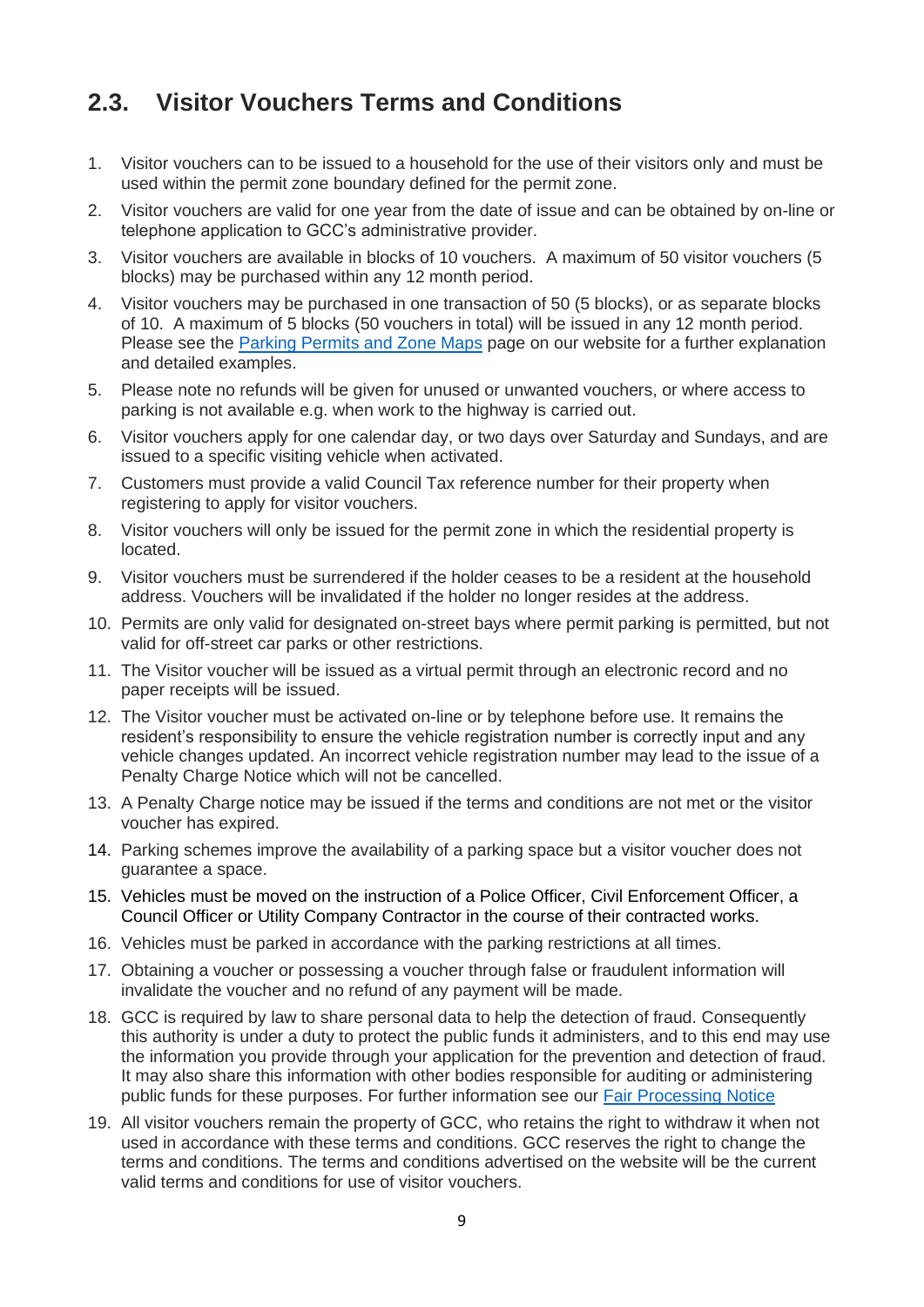20. Please retain this section for reference.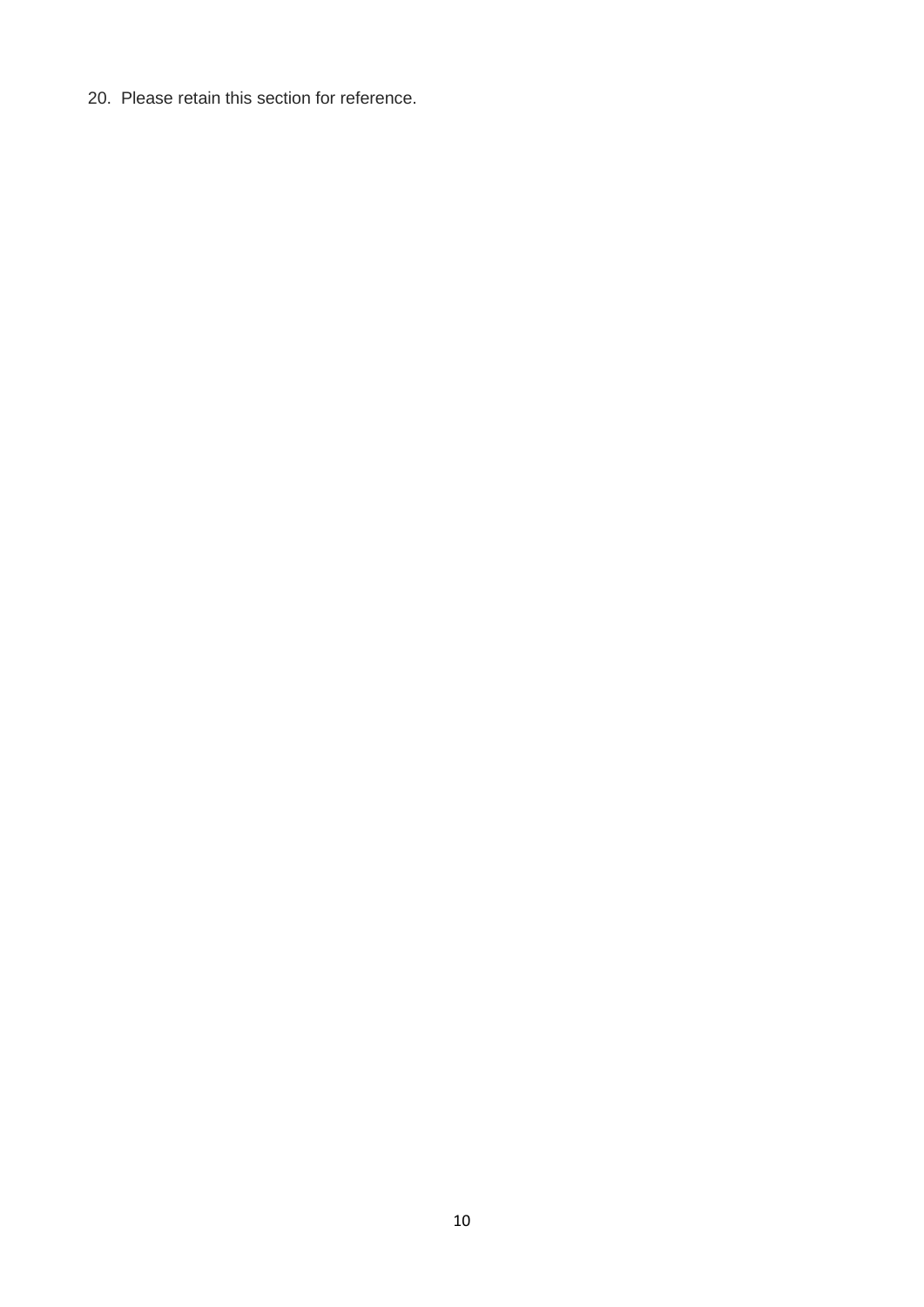## <span id="page-10-0"></span>**2.4. Business Permit Terms and Conditions**

- 1. A maximum of two permits can be issued to one business. Permits are for businesses only and must be used within the permit zone boundary defined for the permit zone.
- 2. Business permits are issued for operational business use such as loading/unloading, and unplanned deliveries.
- 3. Permits are valid for one year from the date of issue and can be renewed by on-line or telephone application to GCC's administrative provider.
- 4. Permits will be issued as a digital record and no paper receipts will be issued.
- 5. Each permit must be activated via the on-line portal. It remains the permit holder's responsibility to ensure the vehicle registration number is correctly input and any vehicle changes updated. An incorrect vehicle registration number may lead to the issue of a Penalty Charge Notice which will not be cancelled.
- 6. Customers must provide a Business Rates reference number along with a copy of their latest statement for their business when applying for a permit(s).
- 7. Please note no refunds will be given for unused or unwanted permits, or where access to parking is not available e.g. when work to the highway is carried out.
- 8. Business permits are NOT to be used for private or staff parking. Misuse will result in the permit(s) being cancelled and no refunds will be given.
- 9. A Penalty Charge Notice will be issued where the terms of the Business Permit are not complied with, and will not be cancelled.
- 10. Permits will only be issued for the permit zone in which the business property is located.
- 11. Permits must be surrendered if the holder ceases to occupy the business address. Permits can only be used for businesses currently undertaking business within the designated business permit zone and paying business rates for a property within that zone.
- 12. GCC makes every endeavour to remind the permit holder when the permit is due to expire; however it remains the permit holder's responsibility to renew in a timely manner.
- 13. Parking schemes improve the availability of a parking space but a permit does not guarantee a space.
- 14. Permits are only valid for designated on-street bays where permit parking is permitted, but not valid for off-street car parks or other restrictions.
- 15. Vehicles must be parked in accordance with the parking restrictions at all times.
- 16. Vehicles must be moved on the instruction of a Police Officer, Civil Enforcement Officer, a Council Officer or Utility Company Contractor in the course of their contracted works.
- 17. Obtaining a permit or possessing a permit through false or fraudulent information will invalidate the permit and no refund of any payment will be made. Only permits issued by GCC or its agent are valid and any duplicate or any alternatives will not be considered.
- 18. GCC is required by law to share personal data to help the detection of fraud. Consequently this authority is under a duty to protect the public funds it administers, and to this end may use the information you provide through your application for the prevention and detection of fraud. It may also share this information with other bodies responsible for auditing or administering public funds for these purposes. For further information see our [Fair Processing Notice](http://www.gloucestershire.gov.uk/council-and-democracy/transparency/fair-processing-notice/)
- 19. All permits remain the property of GCC, who retains the right to withdraw it when not used in accordance with these terms and conditions. GCC reserves the right to change the terms and conditions. The terms and conditions advertised on the website will be the current valid terms and conditions for use of a business permit.
- 20. Please retain this section for reference.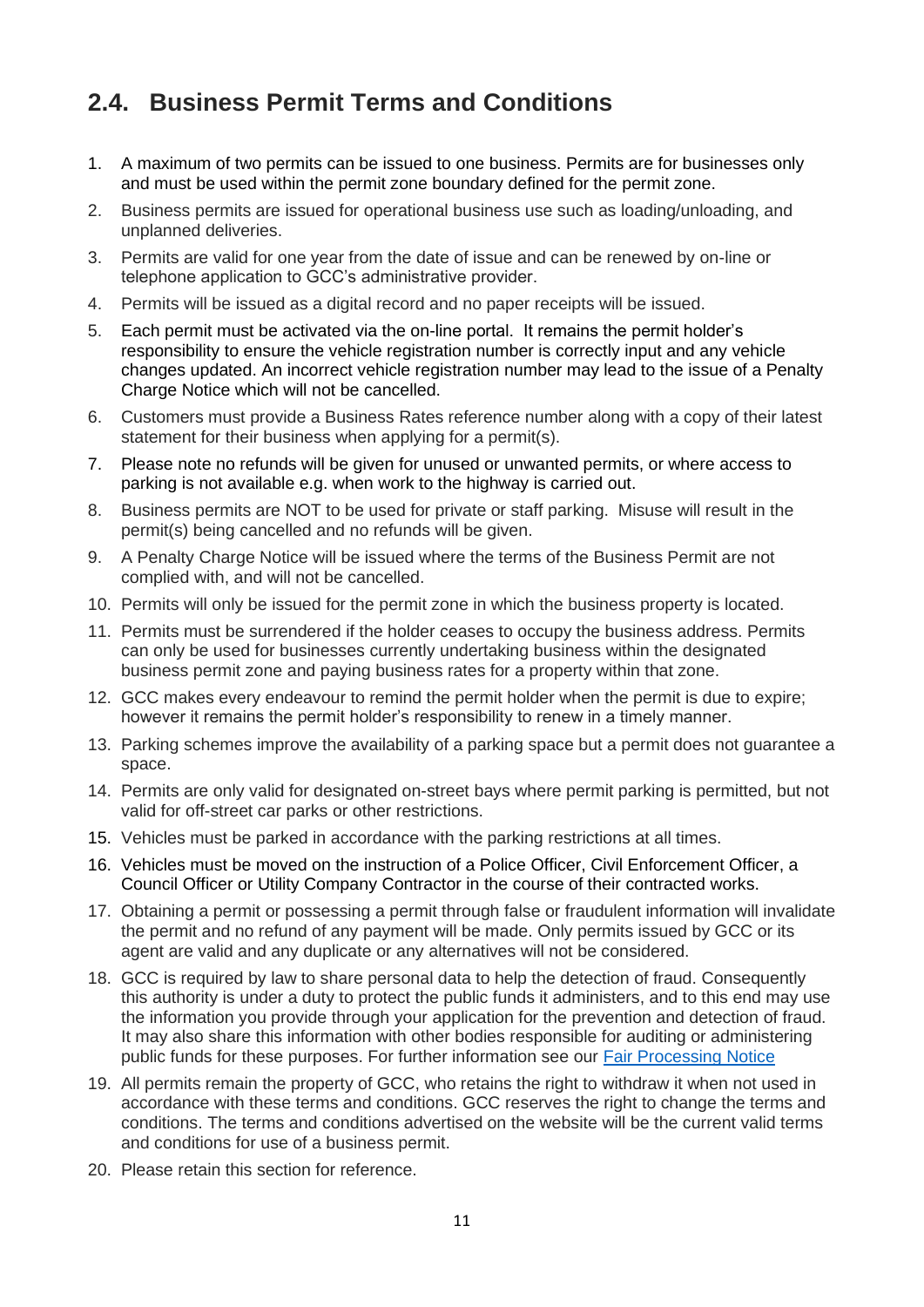## <span id="page-11-0"></span>**2.5. Business Permit Terms and Conditions (Imperial Square)**

- 1. A maximum of two permits can be issued to one business. Permits are for businesses only and must be used within the permit zone boundary defined for the permit zone.
- 2. Business permits are issued for business use such as loading/unloading, unplanned deliveries etc.
- 3. Permits are valid for one year from the date of issue and can be renewed by on-line or telephone application to GCC's administrative provider.
- 4. Permits will be issued as a paper permit and will be required to be clearly displayed on the inside of the front windscreen of the vehicle.
- 5. Customers must provide a Business Rates reference number for their business when applying for a permit(s).
- 6. Replacement of any paper permit will result in an administration charge of £15. Replacement permits must not be used in addition to the original.
- 7. Please note no refunds will be given for unused or unwanted permits, or where access to parking is not available e.g. when work to the highway is carried out.
- 8. Business permits are NOT to be used for private staff or customer parking. Misuse will result in the permit(s) being cancelled and no refunds will be given.
- 9. A Penalty Charge Notice will be issued where the terms of the Business Permit are not complied with, and will not be cancelled.
- 10. Permits will only be issued for the permit zone in which the business property is located.
- 11. Permits must be surrendered if the holder ceases to occupy the business address. Permits can only be used for businesses currently undertaking business within the designated business permit zone and paying business rates for a property within that zone.
- 12. GCC makes every endeavour to remind the permit holder when the permit is due to expire; however it remains the permit holder's responsibility to renew in a timely manner.
- 13. Parking schemes improve the availability of a parking space but a permit does not guarantee a space.
- 14. Permits are only valid for designated on-street bays where permit parking is permitted, but not valid for off-street car parks or other restrictions.
- 15. Vehicles must be parked in accordance with the parking restrictions at all times.
- 16. Vehicles must be moved on the instruction of a Police Officer, Civil Enforcement Officer, a Council Officer or Utility Company Contractor in the course of their contracted works.
- 17. Obtaining a permit or possessing a permit through false or fraudulent information will invalidate the permit and no refund of any payment will be made. Only permits issued by GCC or its agent are valid and any duplicate or any alternatives will not be considered.
- 18. GCC is required by law to share personal data to help the detection of fraud. Consequently this authority is under a duty to protect the public funds it administers, and to this end may use the information you provide through your application for the prevention and detection of fraud. It may also share this information with other bodies responsible for auditing or administering public funds for these purposes. For further information see our [Fair Processing Notice](http://www.gloucestershire.gov.uk/council-and-democracy/transparency/fair-processing-notice/)
- 19. All permits remain the property of GCC, who retains the right to withdraw it when not used in accordance with these terms and conditions. GCC reserves the right to change the terms and conditions. The terms and conditions advertised on the website will be the current valid terms and conditions for use of a business permit.
- 20. Please retain this section for reference.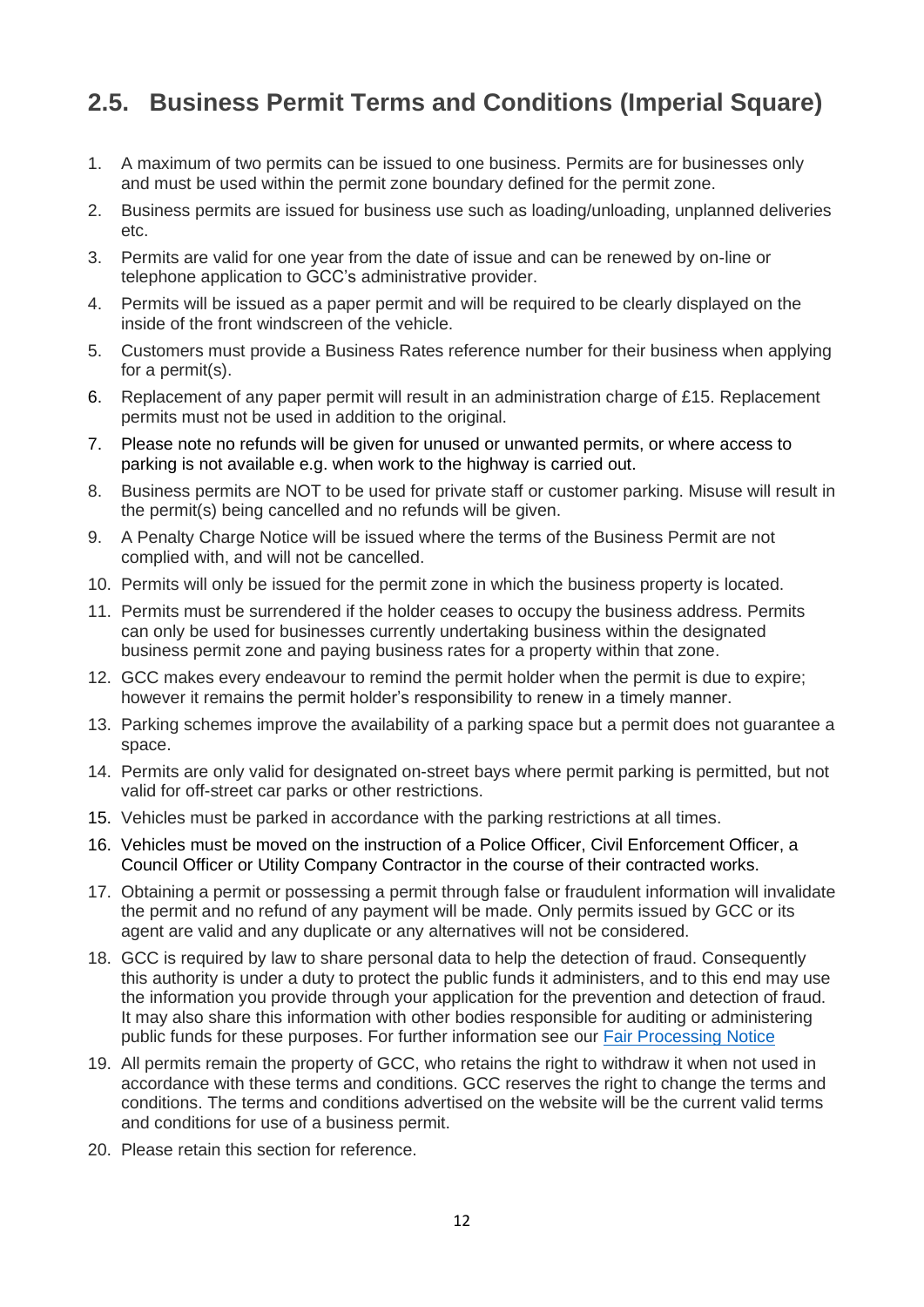## <span id="page-12-0"></span>**2.6. Carer Permit Terms and Conditions**

- 1. The applicant remains responsible for cascading the Terms and Conditions to all permit holders within their care organisation.
- 2. Carer permits should only be used in conjunction with active and ongoing care at the residence of the person in receipt of the care. GCC reserves the right to require evidence that this requirement is being met should the need arise.
- 3. Applicants must include in their application a letter from Social Services that specifies who is being cared for. Without this information the application may not be processed.
- 4. Please note Carer Permits are for Domiciliary Care ONLY, they DO NOT cover a vehicle for deliveries or for transporting people to appointments and cannot be used for office work, meetings, administration at the office and surgery location within the permit zone.
- 5. Carer permits are provided where on-street parking is required in Permit Parking bays (Permit Holders Only or shared bays) in Gloucestershire for the purposes of carrying out domiciliary care.
- 6. A "Care Organisation" as referred to in the application form is defined as a statutory, commercial or charitable organisation or authority that carries out domiciliary care.
- 7. Permits are valid for 12 months from the date of issue and can be renewed by application to GCC for use in Gloucestershire. No reminders will be sent.
- 8. Permits may only be used in the permit parking zones indicated on the permit.
- 9. Permits are only valid for designated on-street bays where permit parking is permitted, but not valid for off-street car parks or other restrictions.
- 10. Please note no refunds will be given for unused or unwanted carers permits, or where access to parking is not available e.g. when work to the highway is carried out.
- 11. Permits must be managed on a daily basis by the person that applied for the permit. That person shall make all professionals who will use the permits fully aware of all terms and conditions relating to the issue of the permit.
- 12. The permit will be issued as a virtual permit through an electronic record and no paper receipts will be issued.
- 13. Vehicles must be parked in accordance with the parking restrictions at all times.
- 14. Misuse of a permit, forging or possessing a forged permit, or making a false statement for the issue of a permit may result in the permit being cancelled immediately and no further permits issued to the specified vehicle registration mark or number. GCC reserves the right to take any further action it considers appropriate.
- 15. Obtaining a permit or possessing a permit through false or fraudulent information will invalidate the permit and no refund of any payment will be made. Only permits issued by GCC or its agent are valid and any duplicate or any alternatives will not be considered.
- 16. GCC is required by law share personal data to help the detection of fraud. Consequently this authority is under a duty to protect the public funds it administers, and to this end may use the information you provide through your application for the prevention and detection of fraud. It may also share this information with other bodies responsible for auditing or administering public funds for these purposes. For further information see our [Fair Processing Notice](http://www.gloucestershire.gov.uk/council-and-democracy/transparency/fair-processing-notice/)
- 17. All permits remain the property of GCC, who retain the right to withdraw it when not used in accordance with these terms and conditions. GCC reserves the right to change the terms and conditions. The terms and conditions advertised on the website will be the current valid terms and conditions for use of carer permits.
- 18. Additional Terms and Conditions may be incorporated into the issue letter.
- 19. Please retain this section for reference.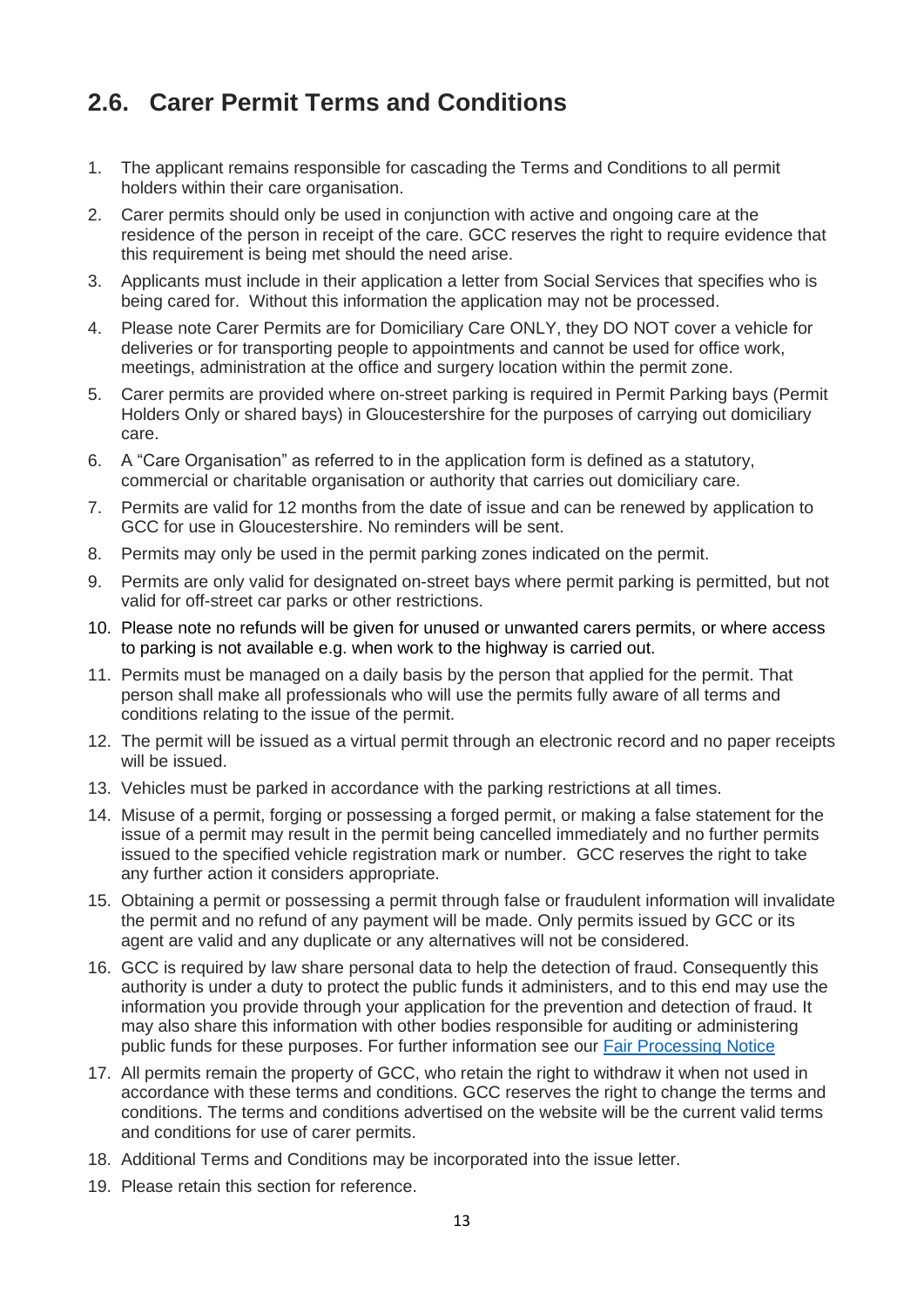#### <span id="page-13-0"></span>**2.7. Hotel Vouchers Terms and Conditions**

- 1. Hotel vouchers are limited to one voucher per Hotel room, and must be used within the permit zone boundary defined for the permit zone.
- 2. Please note no refunds will be given for unused or unwanted vouchers or where access to parking is not available e.g. when work to the highway is carried out.
- 3. Hotel vouchers apply from 12 noon, for 24 hours and are issued to a specific visiting vehicle when activated.
- 4. Hotel vouchers are for the use of customers/guests only, and are NOT to be used for staff or business use. Misuse may result in vouchers being cancelled for which no refunds will be given or the hotel or guest house being removed from the hotel voucher scheme.
- 5. Hotel vouchers are valid for the day or days of issue and can be obtained by on-line or telephone application to GCC's administrative provider.
- 6. Hotels and Guest Houses are defined as being any premises offering accommodation to visitors on a commercial basis from a business rated premises, or a holiday home let to persons on holiday.
- 7. Customers must provide a Business Rates reference number for their business when applying for vouchers.
- 8. Hotel vouchers will only be issued for the permit zone in which the hotel is located. Hotel vouchers must be surrendered if the holder ceases to operate from the business address.
- 9. Hotel vouchers are only valid for designated on-street bays, and not valid for off street car parks or other restrictions.
- 10. Hotel vouchers are only available to hotels registered with the scheme and for the numbered rooms declared at registration.
- 11. The Hotel voucher will be issued as a virtual voucher through an electronic record and no paper receipts will be issued.
- 12. Hotel vouchers are debited from the registered hotel payment card on a monthly basis.
- 13. The Hotel voucher must be activated on-line or by telephone before use. It remains the hotels responsibility to ensure the vehicle registration number is correctly input and any vehicle changes updated. An incorrect vehicle registration number may lead to the issue of a Penalty Charge Notice which will not be cancelled.
- 14. Vehicles must be parked in accordance with the parking restrictions at all times.
- 15. Permits are only valid for designated on-street bays where permit parking is permitted, but not valid for off-street car parks or other restrictions.
- 16. Parking schemes improve the availability of a parking space but a hotel voucher does not guarantee a space.
- 17. Obtaining a voucher or possessing a voucher through false or fraudulent information will invalidate the voucher and no refund of any payment will be made.
- 18. GCC is required by law to share personal data to help the detection of fraud. Consequently this authority is under a duty to protect the public funds it administers, and to this end may use the information you provide through your application for the prevention and detection of fraud. It may also share this information with other bodies responsible for auditing or administering public funds for these purposes. For further information see our [Fair Processing Notice](http://www.gloucestershire.gov.uk/council-and-democracy/transparency/fair-processing-notice/)
- 19. All Hotel vouchers remain the property of GCC, who retain the right to withdraw it when not used in accordance with these terms and conditions. GCC reserves the right to change the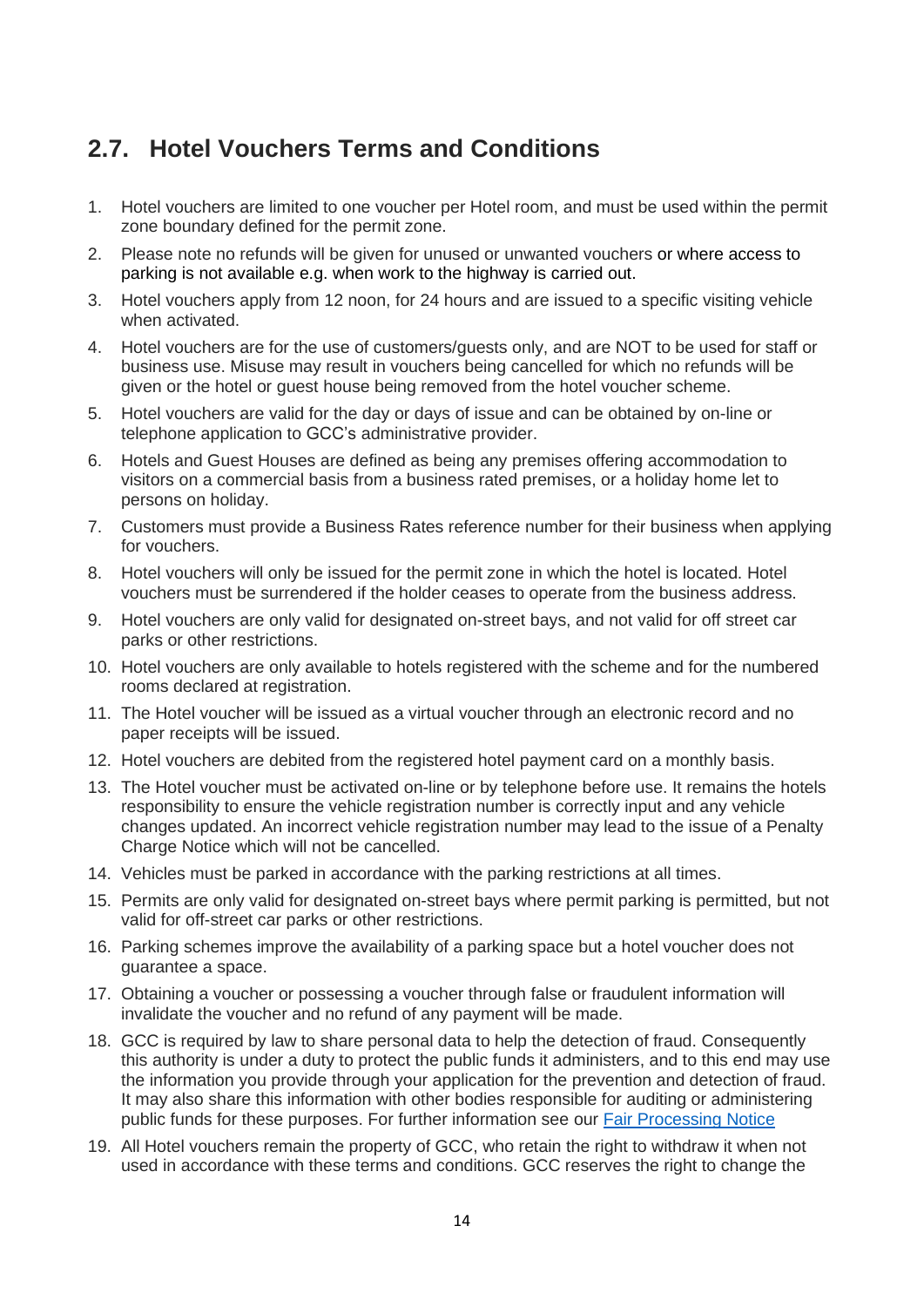terms and conditions. The terms and conditions advertised on the website will be the current valid terms and conditions for use of visitor vouchers.

20. Please retain this section for reference.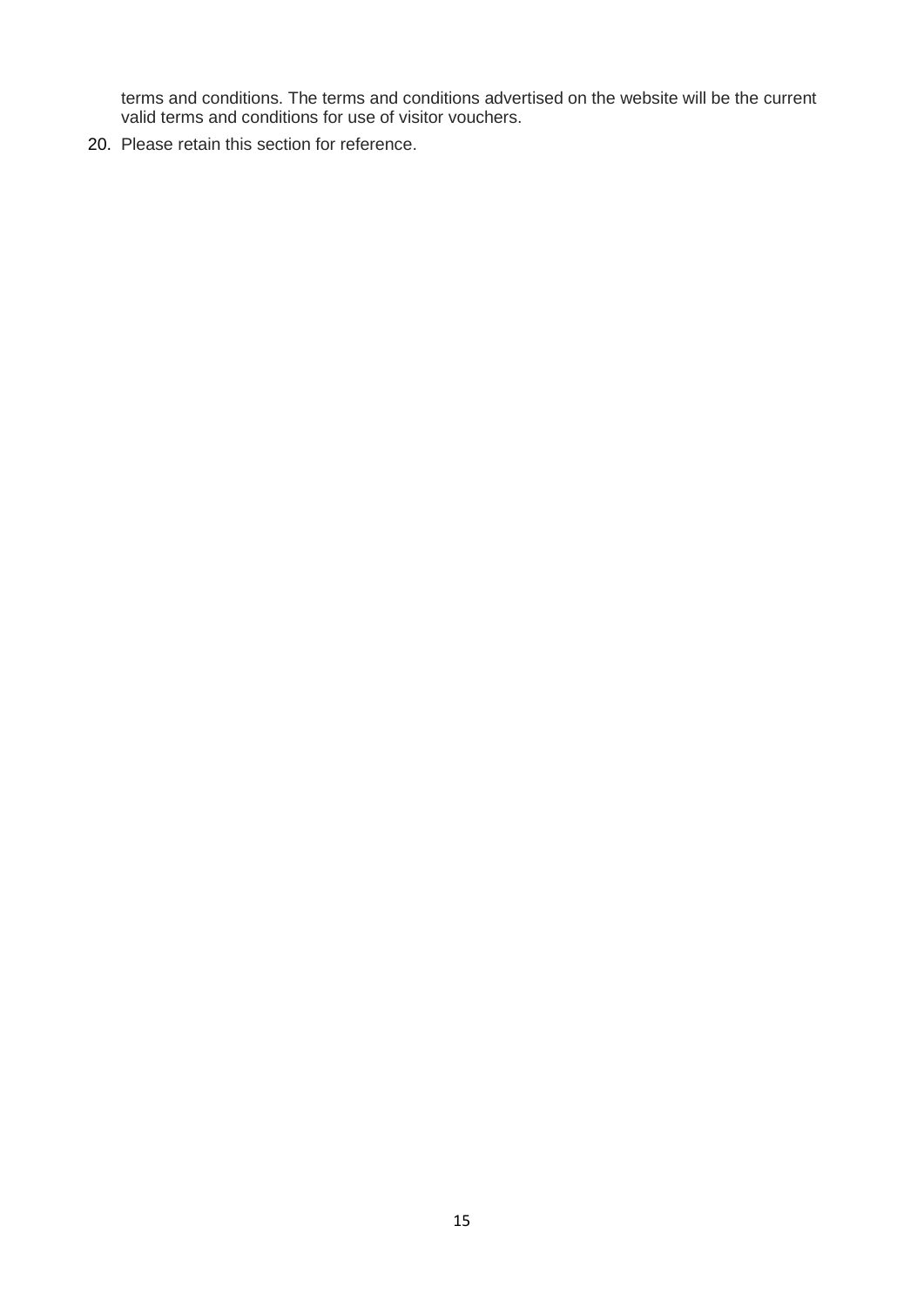# <span id="page-15-0"></span>**3. Waiver Terms and Conditions**

- 1. A Waiver is available to tradesmen actively conducting work in a permit area they allow a specified vehicle to park in a specified street whilst the applicant carries out their work.
- 2. Waiver permits are issued solely at the discretion of GCC and remain the property of GCC. A Waiver may be withdrawn at any time by GCC with notice given to the applicant.
- 3. A Green Waiver application must be made by on-line or telephone application to GCC's administrative provider.
- 4. Green Waivers are for parking in unrestricted areas of the street (i.e. not on single or double yellow lines). They are valid for the location and period purchased for On-Street Pay & Display Bays, Limited Waiting Bays and Resident Parking Bays. Using a Green Waiver on any other parking restriction or location may result in a Penalty Charge Notice being issued.
- 5. A Red Waiver application must be made by on-line or telephone application to GCC's administrative provider 10 days before parking is required.
- 6. Red Waivers are for parking in restricted areas of the street. Red Waivers are valid for the location and period purchased (where applicable) for Single or Double yellow lines, Loading Bays, Areas with Loading Restrictions and Pedestrian Areas.
- 7. Once a Red Waiver has been purchased Gloucestershire County Council Parking Team will review your request and make a decision based on availability. You will be informed via email of the council's decision.
- 8. A Waiver can only be valid for one vehicle at any time. No more than 2 waivers can be issued per street/road at any time.
- 9. A Waiver will be issued as a virtual permit through an electronic record and no paper receipts will be issued.
- 10. There is a processing charge of £20 per day for a Green Waiver (in permitted parking areas and £35 per day for a Red Waiver (in no waiting areas), for a maximum period of 14 days. No refunds will be given for unused or invalidated waivers.
- 11. A Waiver does not guarantee a parking space at a specific location or on a specific part of the public highway. When a suitable location to park at a stated address cannot be found, a waiver will be given for the nearest suitable location. The vehicle is only permitted to park at or near to the notice address stated.
- 12. The vehicle should be parked in a manner that is safe and does not cause a hazard or nuisance to other drivers or pedestrians.
- 13. Materials or goods must not be deposited on the footway or carriageway except when loading or unloading is occurring.
- 14. A Waiver is invalid if used for any vehicle other than originally stated and a Penalty Charge Notice will be issued. If there is a change of vehicle details due to a vehicle breakdown, GCC must be informed by telephone immediately to discuss alternative actions.
- 15. Waivers are only issued to one individual registration number. It remains the applicant's responsibility to ensure the vehicle registration number is correctly input and any vehicle changes updated. An incorrect vehicle registration number may lead to the issue of a Penalty Charge notice which will not be cancelled.
- 16. The vehicle must be moved on the instruction of a Police Officer, Civil Enforcement Officer, a Council Officer or Utility Company Contractor in the course of their contracted works.
- 17. A Penalty Charge Notice will always be issued where the terms of the Waiver are not complied with and will not be cancelled.
- 18. GCC reserves the right not to issue any Waiver where the vehicle involved has outstanding Penalty Charge Notices issued to it, or where the council considers parking at a specified location may be hazardous, dangerous or a nuisance to others.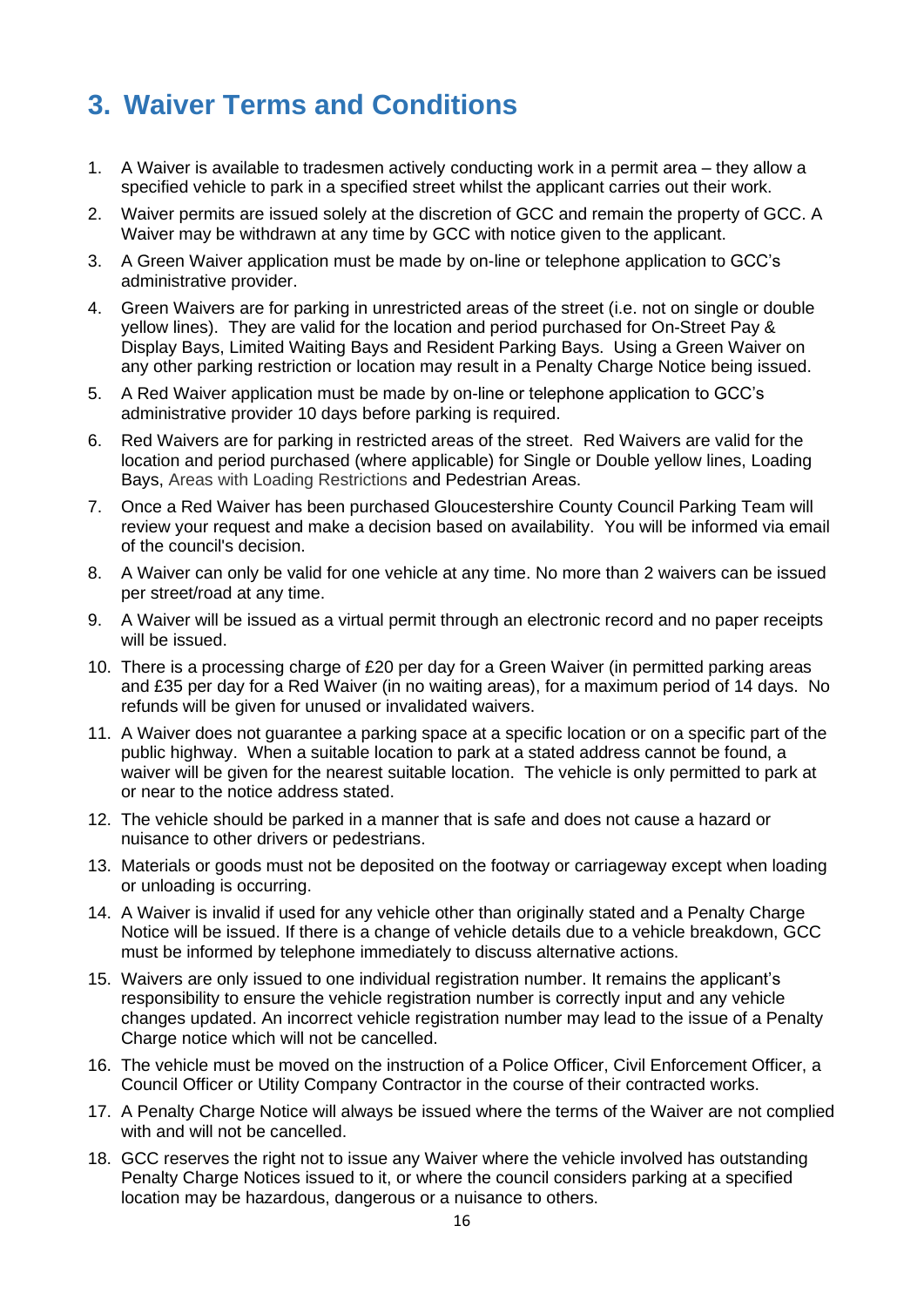- 19. Obtaining a waiver or possessing a waiver through false or fraudulent information will invalidate the waiver and no refund of any payment will be made.
- 20. GCC is required by law to share personal data to help the detection of fraud. Consequently this authority is under a duty to protect the public funds it administers, and to this end may use the information you provide through your application for the prevention and detection of fraud. It may also share this information with other bodies responsible for auditing or administering public funds for these purposes. For further information see our [Fair Processing Notice.](http://www.gloucestershire.gov.uk/council-and-democracy/transparency/fair-processing-notice/)
- 21. All waivers remain the property of GCC, who retain the right to withdraw it when not used in accordance with these terms and conditions. GCC reserves the right to change the terms and conditions. The terms and conditions advertised on the website will be the current valid terms and conditions for use of waivers.
- 22. Please retain this section for reference.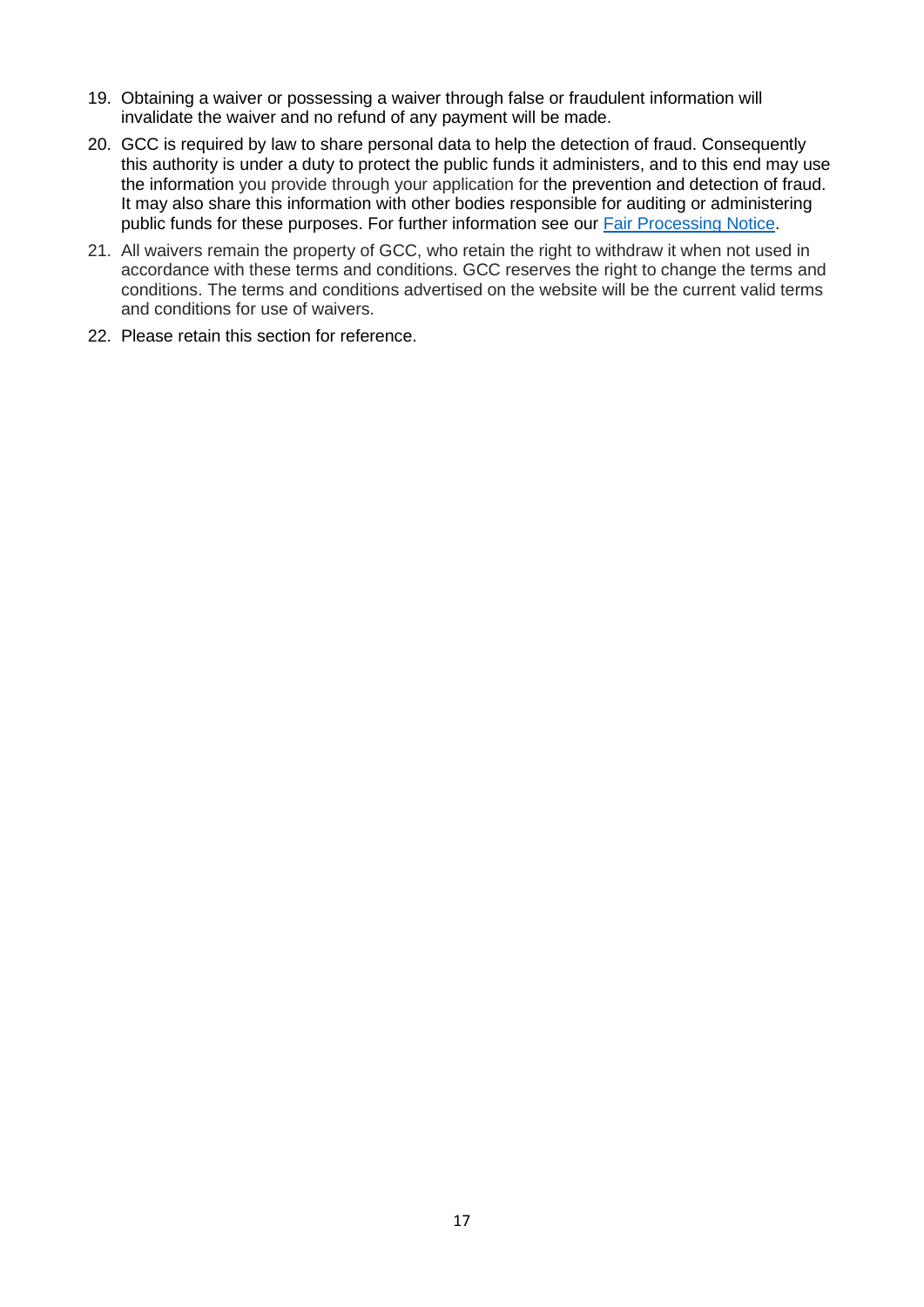# <span id="page-17-0"></span>**4. Suspension of Parking Places Terms and Conditions**

- 1. Applications to suspend the use of a parking place should be made with GCC's enforcement agent (currently NSL).
- 2. Advance notification of a request for a suspension must be made using the relevant form available from GCCs enforcement agent (NSL) and received at least 7 days before the required date of suspension.
- 3. Each application to suspend the use of parking place can include up to a MAXIMUM of 3 adjacent parking spaces.
- 4. A parking space is an individual space if marked or a length of 5m within a longer parking bay if individual spaces are not marked.
- 5. An administration charge will be made of £25 per day for each bay suspended per application.
- 6. Where an applicant requires more than 5 parking spaces to be suspended, applications should be made directly to GCC at [parking@gloucestershire.gov.uk,](mailto:parking@gloucestershire.gov.uk) allowing a minimum of 7 days' notice.
- 7. Emergency applications will be considered, but only if made during working hours directly to GCC parking team (01452 425610).
- 8. Payment can be made by telephone or by invoice. Please note: no refunds will be given for any unused bays or access to a bay is not available.
- 9. GCC and their enforcement agent (NSL) reserve the right to refuse any application.
- 10. If an extension is required, the applicant must contact GCC's enforcement agent (NSL) in writing no later than one working day before the expiry date. Failure to do this will result in the space(s) being reinstated and the request can only be considered as a new application subject to the notice periods set out above.
- 11. In the event of difficulties (including but not limited to vehicles being parked in the suspended space(s), the applicant should contact GCC's enforcement agent (NSL) immediately by telephone (01452 937137).
- 12. A suspension suspends the general right for anyone to park at the designated location and is only issued in respect of the dates applied for. A Waiver will be issued to the applicant to allow parking of the applicants vehicle where required.
- 13. The applicant/driver must move any vehicle they park in a suspended space if so directed by a Police Officer or a Civil Enforcement Officer authorised by GCC or their enforcement agent (NSL). The applicant /driver must park safely at all times and not obstruct access to side roads and or adjacent premises.
- 14. Obtaining a suspension through false or fraudulent information will invalidate the suspension and no refund of any payment will be made.
- 15. GCC is required by law to share personal data to help the detection of fraud. Consequently this authority is under a duty to protect the public funds it administers, and to this end may use the information you provide through your application for the prevention and detection of fraud. It may also share this information with other bodies responsible for auditing or administering public funds for these purposes. For further information see [Fair Processing Notice](http://www.gloucestershire.gov.uk/council-and-democracy/transparency/fair-processing-notice/)
- 16. GCC retains the right to withdraw suspensions when not used in accordance with these terms and conditions. GCC reserves the right to change the terms and conditions. The terms and conditions advertised on the website will be the current valid terms and conditions for use of suspensions.
- 17. Please retain this section for reference.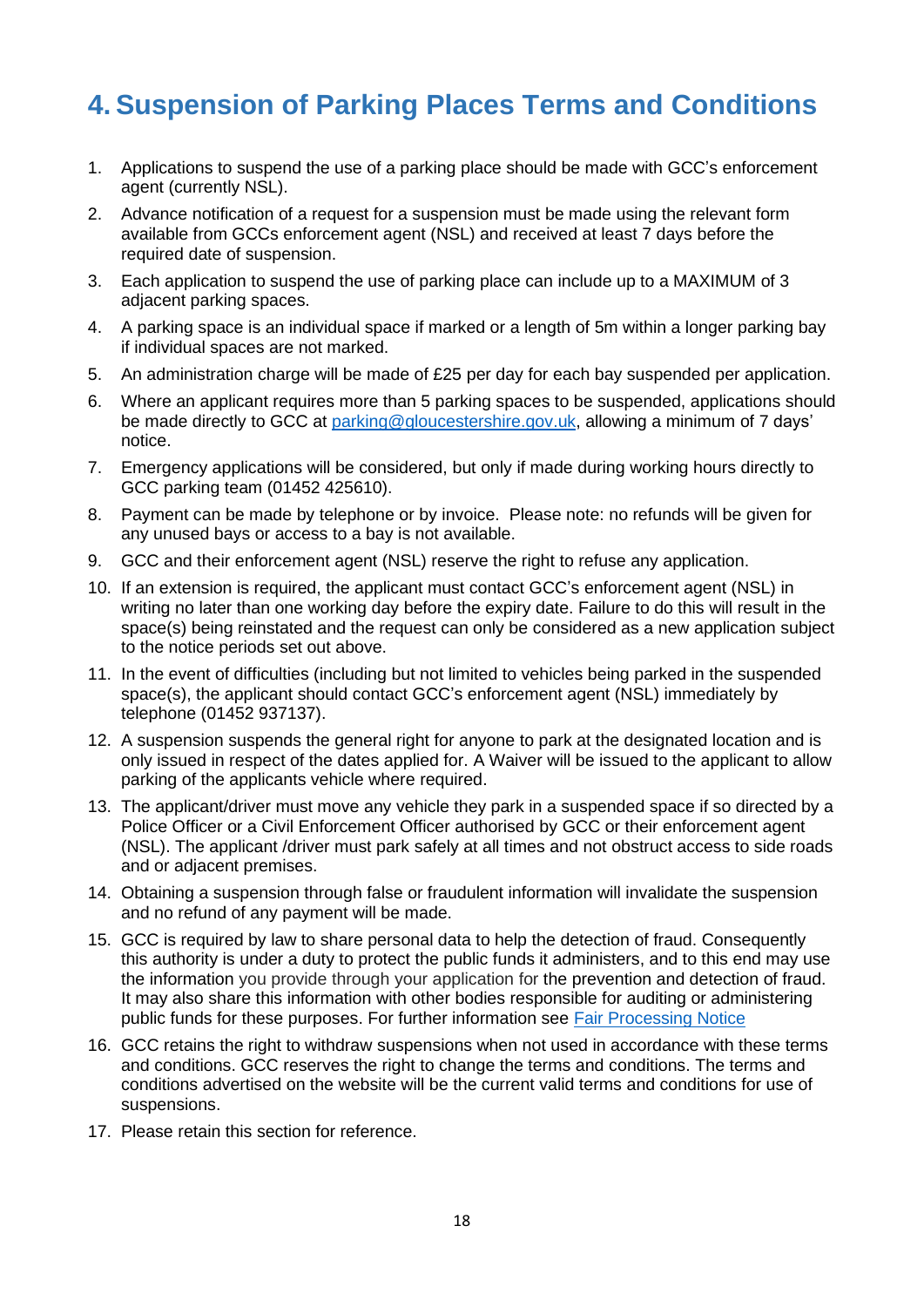# <span id="page-18-0"></span>**5. Parking Permit Refund Policy**

#### **Introduction**

This document has been compiled to confirm the council's parking permit refund policy as a guide for staff and customers.

All permits are issued in accordance with the relevant terms and conditions, these can be found here: [https://www.gloucestershire.gov.uk/media/2097275/gloucestershire-parking](https://www.gloucestershire.gov.uk/media/2097275/gloucestershire-parking-tcs-v117-apr20.pdf)[tcs-v117-apr20.pdf](https://www.gloucestershire.gov.uk/media/2097275/gloucestershire-parking-tcs-v117-apr20.pdf)

#### **Refund Policy**

- 1) Annual Residents Parking Permits shall only be refunded under the following circumstances:
	- a) a permit holder can no longer use the permit as a result of a medical condition, e.g. If their driving license has been terminated due to the medical condition;
	- b) death of a permit holder
- 2) In the case of either of the events above, Gloucestershire County Council will require copies of relevant information to confirm that the above reasons apply and the permit holder is eligible for a refund.
- 3) In the case that there is 6 months or more remaining on a resident's permit and the vehicle is changed to a low emissions vehicle we will refund you the resident permit balance so you can apply for a new lower rate low emissions permit.
- 4) No refunds will be given for unused or unwanted permits, or where access to parking is not available.
- 5) Monthly permits are not eligible for refund.
- 6) No other permits are eligible for refund.

#### **Refund Value**

Permits shall only be refunded on the following basis:

- 1) The permit must have a minimum of six months of use remaining.
- 2) The permit shall be cancelled from the start of the next calendar month e.g. a permit cancelled on 24<sup>th</sup> May would be refunded from 1<sup>st</sup> June;
- 3) After application of the rules above including submission of relevant information, a refund would be due to the customer for any remaining balance on the permit.

#### **Further Information**